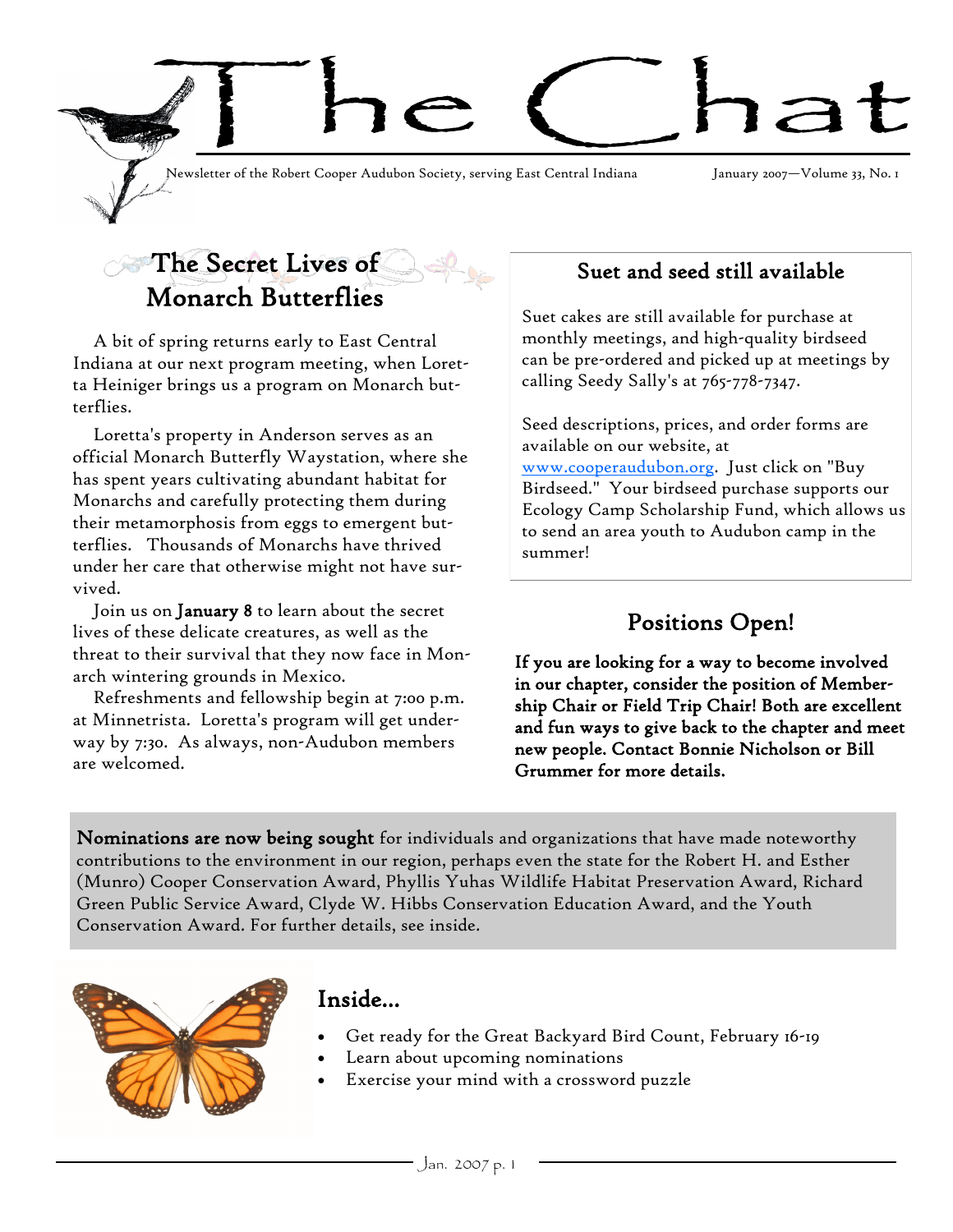# Send us your nominations!

- Robert H. and Esther (Munro) Cooper Conservation Award: the chapter's highest honor, for overall contributions to, conservation of, and appreciation for, the natural environment
- Phyllis Yuhas Wildlife Habitat Preservation Award: for development or preservation of habitat that contains significant wildlife and/or native plant life populations
- Richard Greene Public Service Award: for active involvement in serving the public's environmental interests and concerns
- Clyde W. Hibbs Conservation Education Award: for excellence in educating the area's children, youth, and /or adults on conservation issues and practices
- Youth Conservation Award: for excellence in conservation practices by a youth under the age of 18

To make the event a success, we need your help. If you know of an individual or organization that deserves recognition for its service to the natural environment, please send your nomination, along with a description of the nominee and his or her accomplishments, to Bonnie Nicholson, at one of these addresses: nickrb69@yahoo.com OR 9898 College Corner Rd., Greens Fork, IN 47345.

Be sure to include your own name, phone number, and email address or street address. Award nominees need not reside in our chapter's seven-county region and they need no affiliation with the Audubon Society. Nominations must be received by March 5. The winners will be announced at our spring award banquet, scheduled for Monday, April 9. Be sure to mark your calendars!

# Great Backyard Bird Count

What mid-winter activity is fun, easy, free, and helps bird conservation? What can parents and teachers do with children that connects them to a whole new world of natural wonders?

This February, the tenth annual Great Backyard Bird Count (GBBC), sponsored by the Cornell Lab of Ornithology and National Audubon Society, will give everyone a chance to discover the birds in their neighborhood and "Count for the Record."

During February 16–19, 2007, people of all ages, from beginners to experts, are invited to join this event which spans all of the United States and Canada. Participants can take part wherever they are – at home, in schoolyards, at local parks or wildlife refuges. Observers simply count the highest number of each species they see during an outing or a sitting, and enter their tally on the Great Backyard Bird Count web site at

www.birdsource.org/gbbc. Together, these counts offer a real-time snapshot of the numbers and kinds of birds that people are finding, from Boreal Chickadees in Alaska to Anhingas in Florida.

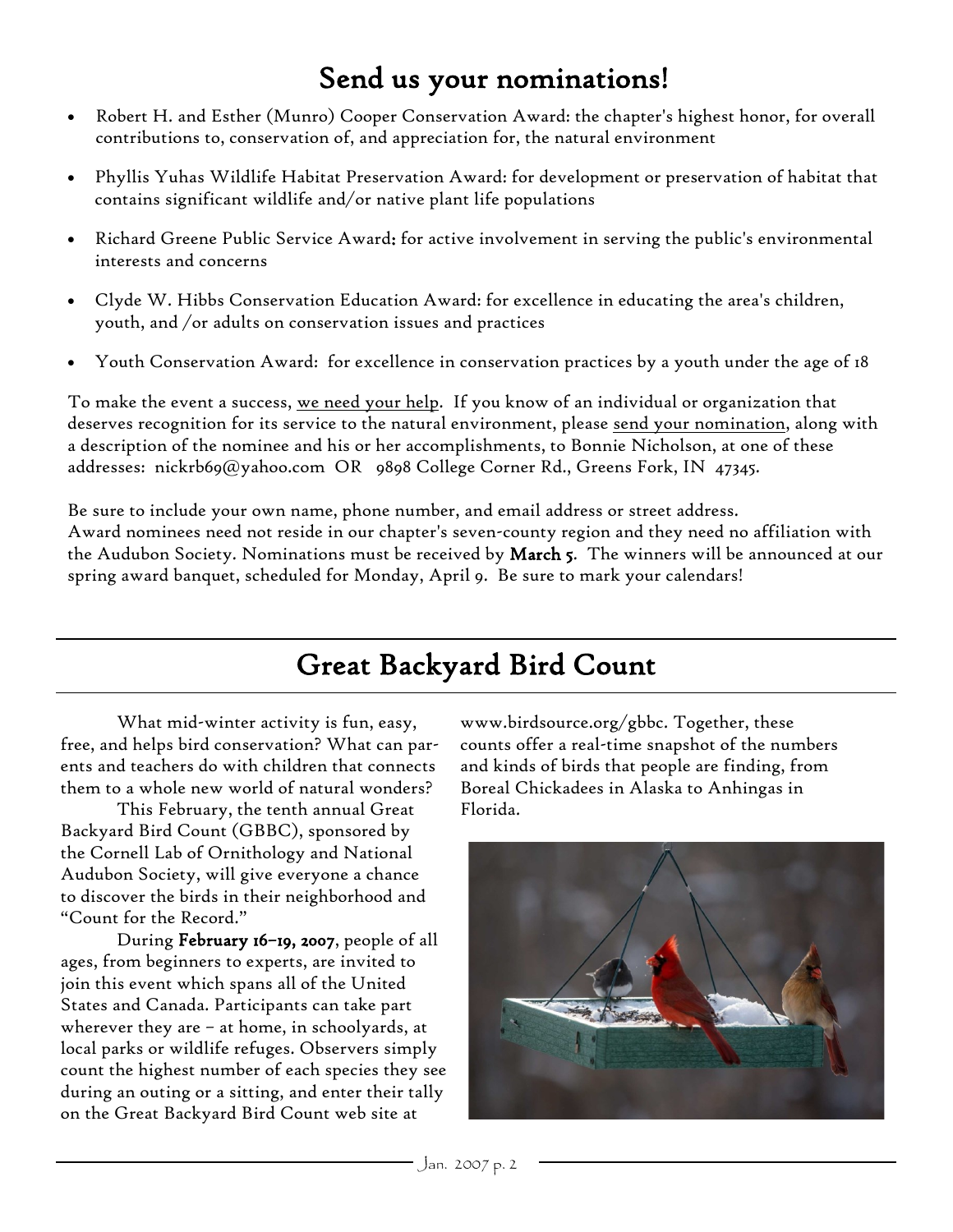# January Crossword

#### Across

- 5. "I'm not hairy in the least!" this diminutive woodpecker might declare
- 7. Its more common cousin has a white breast
- 11. Squirrels say "Ptooey!" when they find this white seed in your feeders
- 13. Look closely; this "first sign of spring" is actually with us all winter long
- 17. Small raptor that hovers
- 19. Buy birdseed from us; send a kid to ecology \_\_\_\_!
- 20. This American golden boy has lost his luster for the winter
- 22. "Baby, it's cold outside," but this owl doesn't care; it's time for love!
- 23. Our chapter's logo bird

#### Down

- 1. Recent patient at Wildlife Resqu Haus; head has "golden spears"
- 2. The \_\_\_\_\_ hawk may snack at your feeders, but not on seed!
- 3. Pendleton's "birdseed central":  $\_\_$  Sally's
- 4. Favorite food of woodpeckers
- 6. This European invader is a pest, but winter's white speckles are stunning!
- 8. Contrary to its name, the Redbellied Woodpecker's \_\_\_\_ is what's noticeably red
- 9. "Fee-bee, fee-bay" means you have a \_\_\_\_\_\_ Chickadee
- 10. Give your birds a place for winter roosting: create a \_\_\_\_\_ pile in your backyard!
- 12. Red or gray, I don't really \_\_\_\_; I whinny.
- 14. \_\_\_\_\_ Owls are the stars of the "Birds of Madison County"
- 15. In late March you might see a loon at this ECI state park
- 16. This plant is a pest to you, but some birds are "itching" to eat its berries in the winter
- 18. Spot the northern harrier by its  $\equiv$ rump.
- 21. Color of the inconspicuous bird that "creeps" around trees, bottom to top



#### Created with EclipseCrossword — www.eclipsecrossword.com

## Keep Your Holidays Green

Make your holiday a green one by making sure to recycle, reuse, reduce and to remember Mother Nature throughout the holidays. Here are a few simple suggestions to keep waste down:

- Place gifts in reusable bags or baskets, and don't wrap presents for Fido.
- Children's artwork makes heartfelt cards and wrapping paper, especially for relatives.
- Snip the front of old cards into colorful gift tags.
- Drop off extra packing material and Styrofoam peanuts at mailing centers or moving companies for reuse.
- Consider buying a live tree (with a root ball) that's native to your region, and then plant it outside after the holidays are over.

### Did You Know?

*If every family reused just 2 feet of ribbon, the amount saved would total 38,000 miles?* 

*That's enough to tie a bow around the entire planet.*